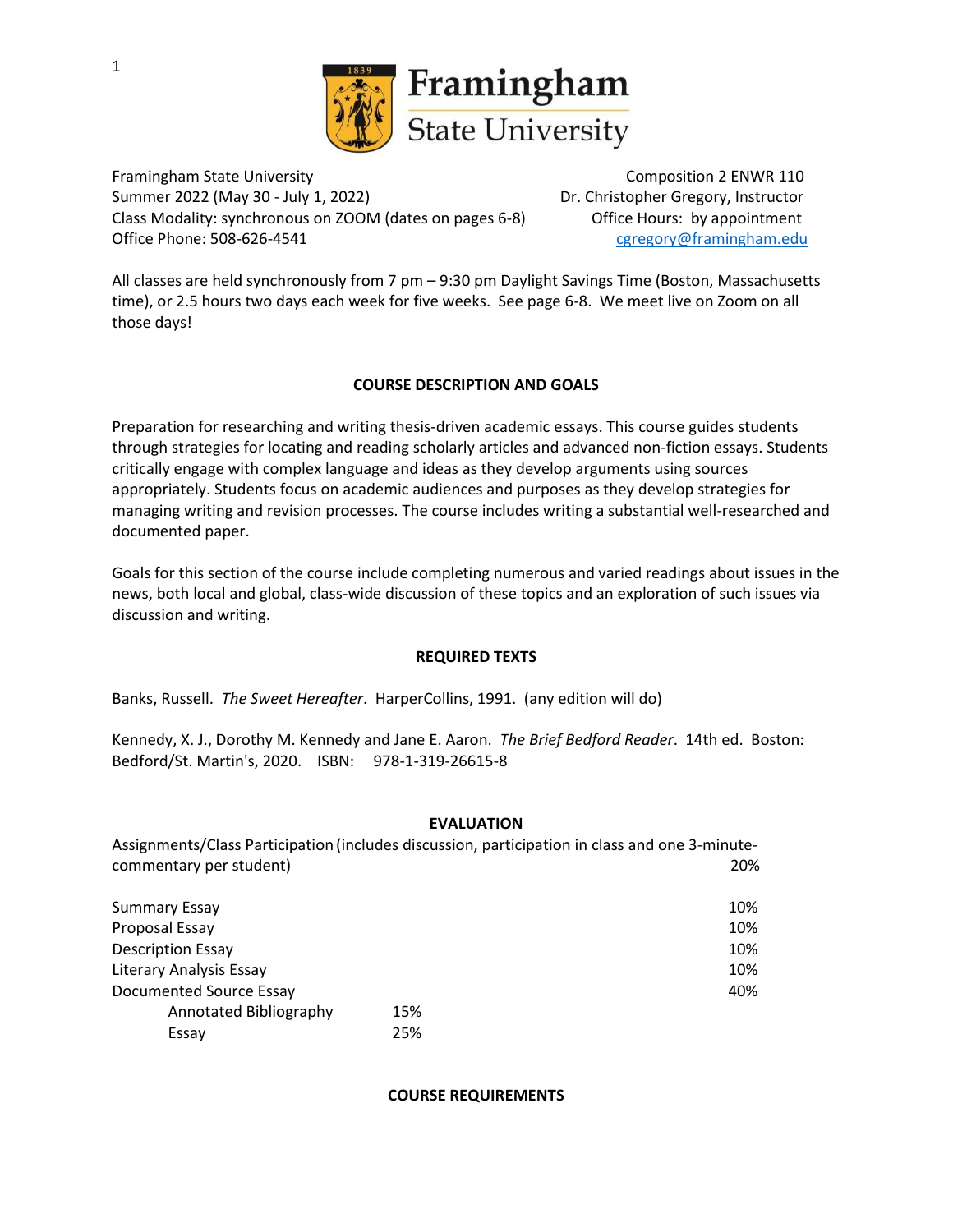

Assignments: Throughout the semester, a number of assignments and in-class writings are required. For assignments completed and participation in class activities, students receive points. If a student misses an in-class activity, they have also missed assignments and lost assignment points. Consistent attendance is necessary for improving one's ability to think, to add to one's knowledge and to improve one's writing.

Attendance Policy: One absence, for whatever reason, is afforded each student. Any absence beyond one will result in a lower class participation grade. Students who arrive late several times will incur one absence; if too many absences occur the instructor may encourage the student to withdraw from the course. Thank you.

Essays: Each of the essays covers a different mode of writing, building skills and preparing students for larger projects and future writing assignments. The quality of your essays will be judged on their ability to present an organized, strongly supported idea in graceful, grammatically correct language supported by numerous details and evidence.

Summary: Summaries may seem difficult to write, but the skill is important for comprehension and for larger source papers. The class will write a short (200 words) practice summary. Evaluation for the summary paper will be based on how accurately the summary reflects the essay's content, the precision and tightness of the sentences, the inclusion of the citation information at the top of the summary, and adherence to the limited word count and strict adherence to the directions. **10 POINTS**

Proposing a Solution Essay: In this essay, students will make a proposal to solve a problem related to an issue in the news. ("In the news" is defined as a timely issue as opposed to old issues about which there are no new developments.) The writer must convince the reader that a problem exists and that it has significant ramifications. The thesis must clearly and forcefully propose a solution; objections to the proposal must be considered and alternative solutions discussed. Details on who benefits from the proposal and who bears the cost must also be addressed. As always, the introduction must draw in the reader and the conclusion must reinforce but not merely repeat the thesis. **10 POINTS**

Literary Analysis Essay: The class will read, discuss and write about *The Sweet Hereafter*. As a lead up to our class discussion of the book, we may also read literary pieces and analyze and discuss them as well. Reading the surface of a text is a pleasant way to enjoy a work. Reading with a critical, incisive approach may also result in a deeper, richer understanding of a book. **10 POINTS**

Descriptive Essay: Who? What? Where? Why? When? How? Descriptive verbs and adjectives are the hallmark of a successful descriptive essay. Students will squeeze the details out of a scene, including use of the five senses, to include dialogue among people nearby or walking by, background features that add to the scene, light and shadows, and other features.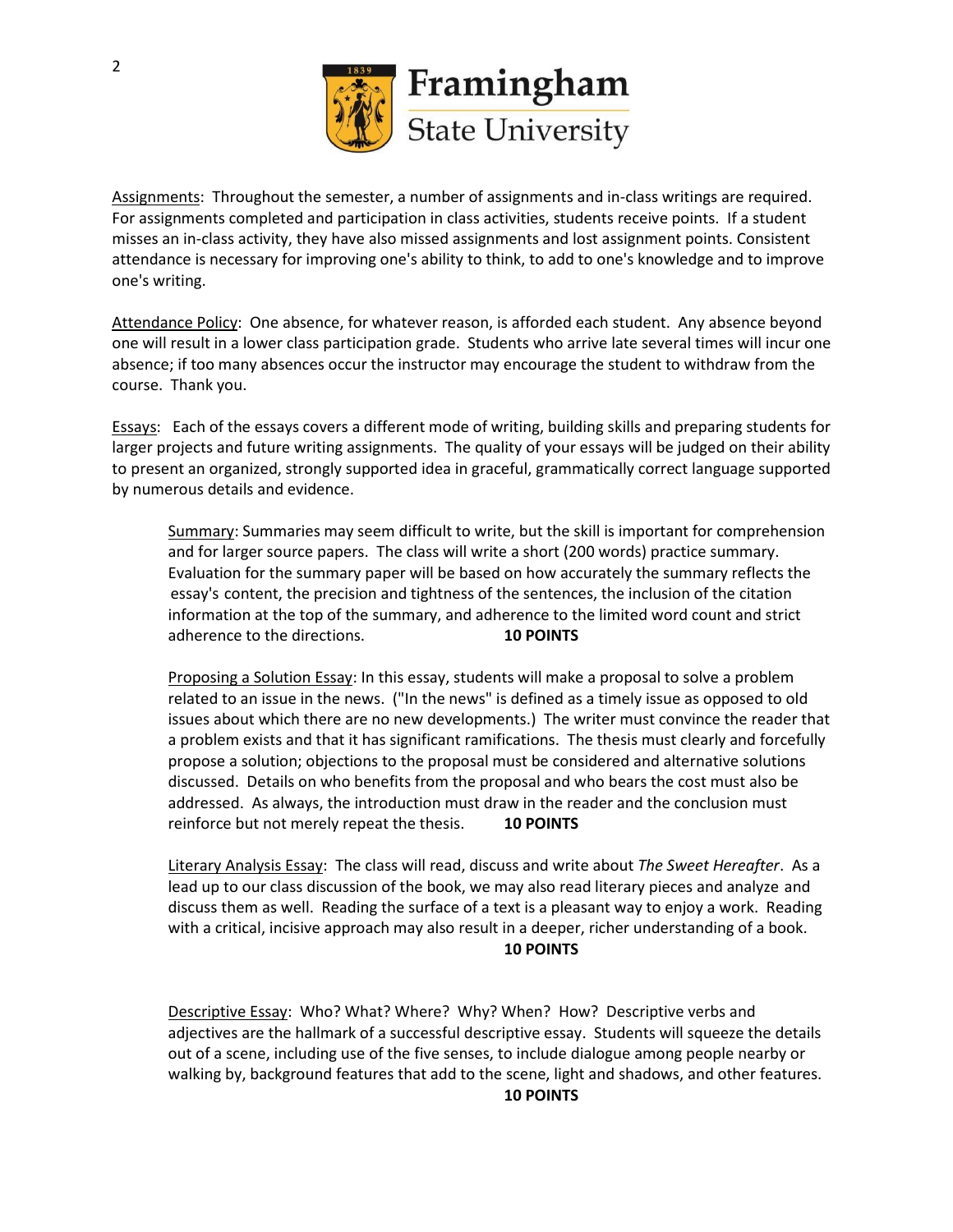

Documented Source Essay (aka The Big Research Paper): The student will choose a topic to research, gathering information from a variety of sources. Based on the research, the student will argue a point based on the material and will use sources to support or argue a thesis. The correctly documented paper (MLA or APA style) will be 6-8 full pages and a Works Cited page. The essay must include at least six authoritative sources. Evaluation for the source paper will be based on the quality of the sources and the research thesis; the strength of its support; the effectiveness of the content; the correctness of the documentation; and, of course, the quality of the mechanics of the final paper. **25 POINTS**

An Annotated Bibliography: In the annotated bibliography, students will write a paragraph that includes background information about the research topic. A clear working thesis will be included. In the bibliographical list of six to eight sources, after each entry students must include three to four sentences:

- a summary of the contents
- information about the genre
- an evaluation of the source.

The bibliography's MLA or APA format must be accurate. **15 POINTS**

Documentation of Source Essay: The documentation is critical to the grade for a source paper. At least six different sources must be cited in the text of the paper and these citations must correspond to six different sources on the Works Cited page. If six quality sources are cited, if the citations in the body of the paper correspond to the sources listed on the Works Cited page, and if internal parenthetical citations are used, the student will have satisfied minimum requirements for the structure of the paper. The rest, of course, is a solidly argued paper! **See pages 493-508 of** *The Brief Bedford Reader* **for all proper citation.**

#### \_\_\_\_\_\_\_\_\_\_\_\_\_\_\_\_\_\_\_\_\_\_\_\_\_\_\_\_\_\_\_\_\_\_\_\_\_\_\_\_\_\_\_\_\_\_\_\_\_\_\_\_\_\_\_\_\_\_\_\_\_\_\_\_\_\_\_\_\_\_\_\_\_\_\_\_\_\_\_\_\_\_\_\_\_ **WORKLOAD EXPECTATIONS**

For our accreditation, it is essential that all Framingham State University credit courses follow the Federal Definition of credit hour: for every one hour of classroom or direct faculty instruction, a minimum of two hours of out-of-class student work is required. Since the summer courses meet for two contact hours daily (10 contact hours of classroom time weekly), the expectation is that students spend 20 hours per week doing out-of-class work. For the five week 4-credit hour course, this reflects 50 hours of classroom time and 100 hours of out-of-class time since the credit hour is defined as 50 minutes.

### **ACADEMIC HONESTY POLICY**

Framingham State University's policy regarding academic honesty (from the undergraduate catalog):

"Integrity is essential to academic life. Consequently, students who enroll at Framingham State University agree to maintain high standards of academic honesty and scholarly practice. They shall be responsible for familiarizing themselves with the published policies and procedures regarding academic honesty. In addition to the required statement, faculty members shall, at their discretion, include in the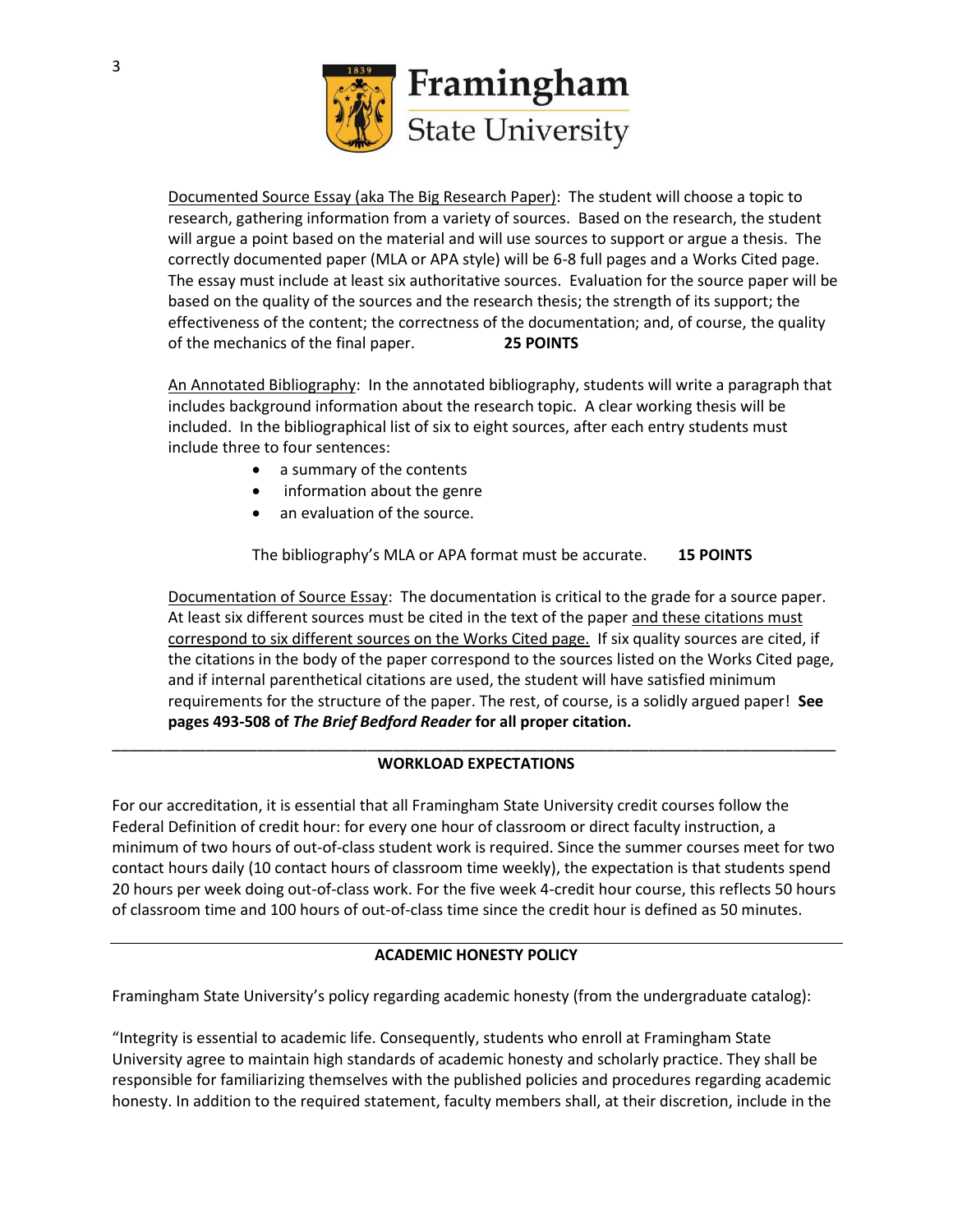

course syllabus additional statements relating the definition of academic honesty to their courses Infractions of the Policy on Academic Honesty include, but are not limited to: 1. Plagiarism: claiming as one's own work the published or unpublished literal or paraphrased work of another. It should be recognized that plagiarism is not only academically dishonest but also illegal; 2. Cheating on exams, tests, quizzes, assignments, and papers, including the giving or acceptance of these materials and other sources of information without the permission of the instructor(s); 3. Unauthorized collaboration with other individuals in the preparation of course assignments; 4. Submitting without authorization the same assignment for credit in more than one course; 5. Use of dishonest procedures in computer, laboratory, studio, or field work; 6. Misuse of the University's technical facilities (computer machinery, laboratories, media equipment, etc.), either maliciously or for personal gain; 7. Falsification of forms used to document the academic record and to conduct the academic business of the University."

# **ACCOMMODATION STATEMENT**

"Framingham State University offers equal opportunities to all qualified students, including those with disabilities and impairments. The University is committed to making reasonable accommodations as are necessary to ensure that its programs and activities do not discriminate, or have the effect of discriminating, on the basis of disability. The Disability/Access Services Office serves students with learning and psychiatric disabilities as well as students with visual, mobility and hearing impairments. For further information about this, please contact Dr. LaDonna Bridges, Associate Dean of Academic Success and Dean of CASA (Center for Academic Success and Achievement) at 508-626-4906 or lbridges@framingham.edu."

----------------------------------------------------------------------------------------------------------------------------------------

### **U.S. COPYRIGHT LAW**

"This course website may contain copyrighted materials that are used in compliance with the U.S. Copyright Law. Under that law, materials may not be saved to your computer, revised, copied, or distributed without permission. They are to be used in support of instructional activity as part of this course only and shall be limited to the duration of the course, unless otherwise specified by the instructor or owner of the material. You may only download or print materials at the direction of your instructor who knows which materials are copyrighted and which are not."

### **MORE IMPORTANT INFORMATION**

\_\_\_\_\_\_\_\_\_\_\_\_\_\_\_\_\_\_\_\_\_\_\_\_\_\_\_\_\_\_\_\_\_\_\_\_\_\_\_\_\_\_\_\_\_\_\_\_\_\_\_\_\_\_\_\_\_\_\_\_\_\_\_\_\_\_\_\_\_\_\_\_\_\_\_\_\_\_\_\_\_\_\_\_

Grammar: Major grammatical issues will be covered in class. If a student does not understand or cannot correct an essay's grammar, it is the student's responsibility to seek additional help, either from the instructor or through tutors at CASA. Great ideas in great essays get lost in a sea of poor grammar.

Conferences: Scheduled and spontaneous conferences with the instructor are encouraged. The instructor's goal is to assist the student in becoming a better writer. Many times, instructions and requirements that are not clear in class may be easily explained one on one. In class, the instructor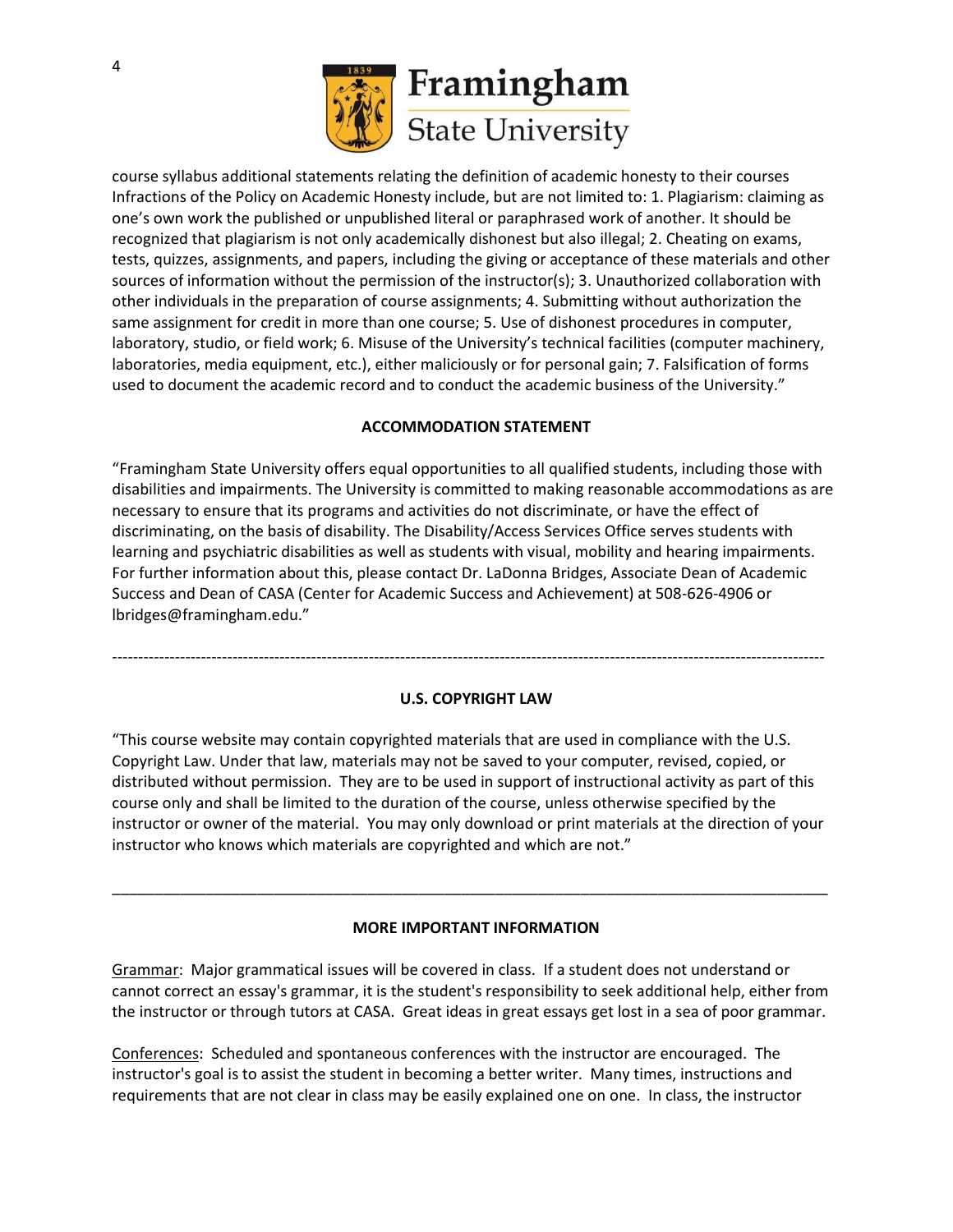

must speak generally and address the needs of twenty students, but in a one-on-one conference the instructor will address the needs of a particular student. Students may schedule appointments with the instructor on Zoom.

Group Work and Oral Contributions: An important part of class assignments will be class discussion and working with fellow classmates. Failing to speak up will hurt one's grade, but it will also deter one from developing speaking and interactive skills that are useful in life and work. Speak up; we are here to learn from one another. *All students will each do a 3-minute commentary during the semester.*

## **FORMAT FOR FINAL SUBMISSION OF PAPERS**

\_\_\_\_\_\_\_\_\_\_\_\_\_\_\_\_\_\_\_\_\_\_\_\_\_\_\_\_\_\_\_\_\_\_\_\_\_\_\_\_\_\_\_\_\_\_\_\_\_\_\_\_\_\_\_\_\_\_\_\_\_\_\_\_\_\_\_\_\_\_\_\_\_\_\_\_\_\_\_\_\_\_

All essays must be word processed and feature Times New Roman 12-point font. Five spaces should be indented (use the tab) at the beginning of each paragraph and a double space after each period. No extra spaces are to be included between paragraphs. All essays submitted will begin this way:

(MLA or APA format—please tell me)

Name of student

ENWR 110

Dr. Gregory

Date

Really Good Title for the Paper

Paper begins. Margins are to be no larger than 1 and 1/4 inches on all edges.

------------------------------------------------------------------------------------------------------------------------------------------

FSU Notice of Non-Discrimination and Diversity:

Framingham State University is committed to a policy of non-discrimination, equal opportunity, diversity, and affirmative action. The University is dedicated to providing educational, working, and living environments that value the diverse backgrounds of all people. Furthermore, the Massachusetts Civil Rights Act ("MCRA," M.G.L. c. 12, §§ 11H, 11I, 11J) protects the rights of all residents of and visitors to Massachusetts to be free from bias-motivated threats, intimidation, and coercion that interfere with their civil rights. The MCRA protects the right to attend school, live peacefully, and enjoy other basic rights.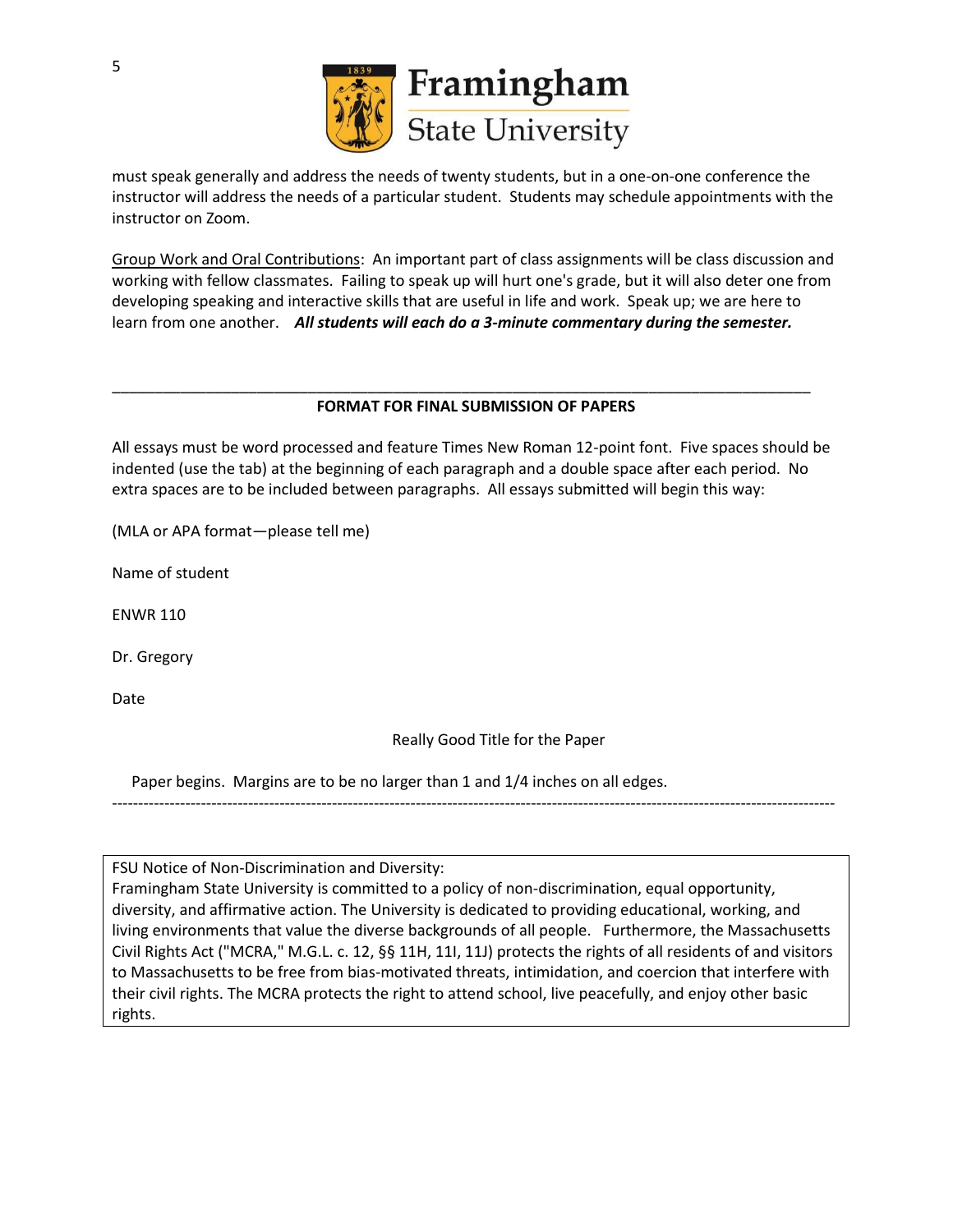

# **THE SCHEDULE**

All classes below are held synchronously from 7 pm Daylight Savings Time (Boston, Massachusetts time) to 9:30 pm, or 2.5 hours on each of the ten days below. We meet live on Zoom on all the days below. All other work will be done asynchronously.

Each Saturday (May 28, June 4, June 11, June 18, and June 25) you will receive an announcement from me that will review the assignments for the upcoming week. You are expected to review the announcements as they will remind you of assignments due and also remind you of our class activities and assignments for the upcoming week.

Also, each student will present one 3-minute commentary on a topic in the news. The schedule for these commentaries will be determined by the number of students registered for the class. For the commentary, the student scheduled to present will:

- Choose an article from a newspaper.
- Share the article with the instructor one class before the student is scheduled to present.
- The instructor will approve the article and share with the class.
- When presenting the 3-minute commentary, the student will recap the article but also present a position on the topic and what should be done to address the issue. Dr. Gregory will provide a model of how this is to be done!
- Monday, May 30 opening class: syllabus review, introductions of each other; in-class summary exercise; Dr. Gregory explains 3-minute commentary.

Discuss Summary paper directions.

Thursday, June 2 SUMMARY PAPER DRAFT DUE FOR PEER EDITING; final paper emailed to me Saturday, June 4, at 8 am Daylight Savings Time (Boston, Massachusetts)

Discuss Proposing a Solution paper directions.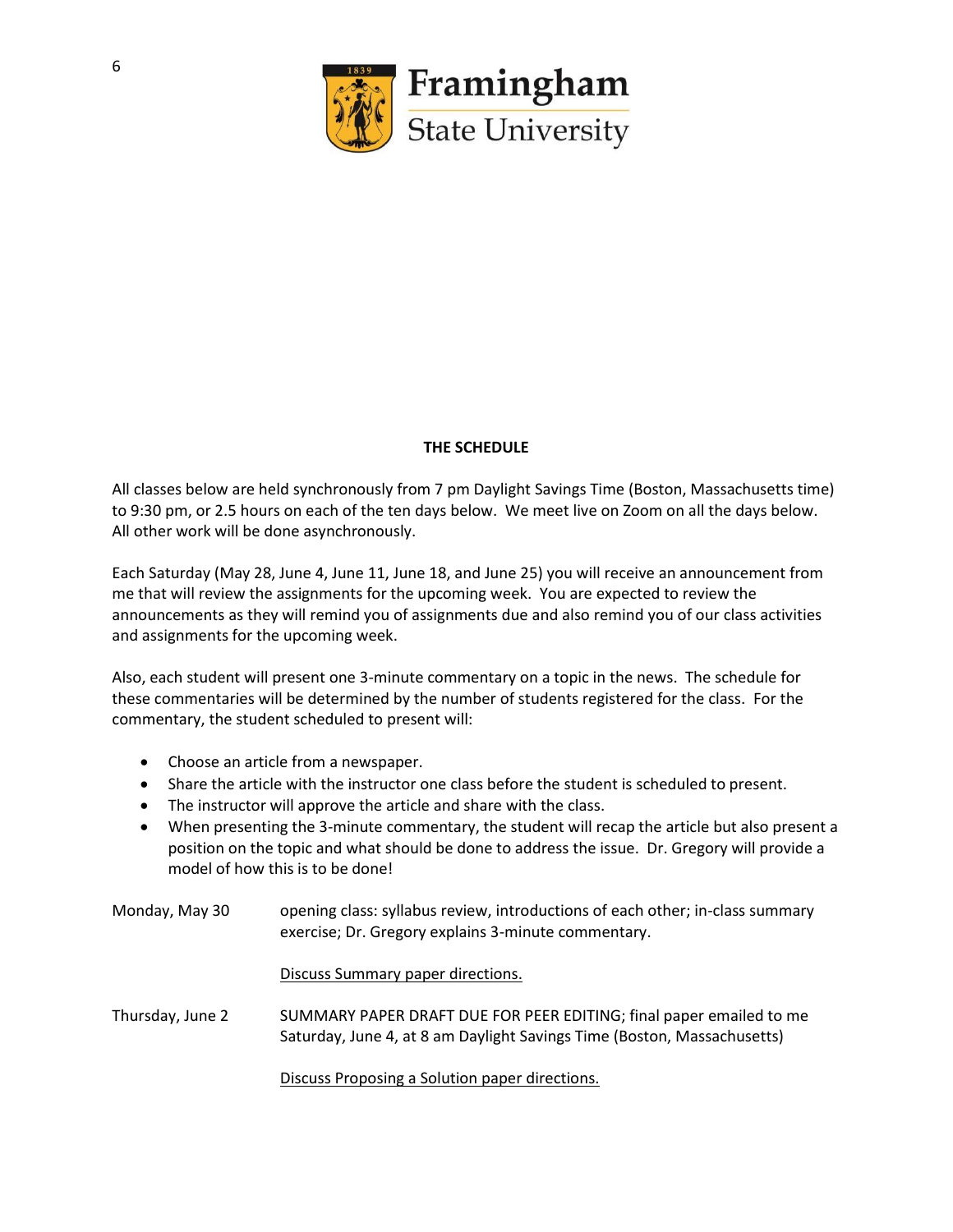

Readings and assigned questions due at class time from The Brief Bedford Reader (after this, referred to as BBR): Chitra Divakaruni's "Live Free and Starve" (pages 327-330; answer Questions on Meaning 1-4 and Questions on Writing Strategy 1-2) and Marie Javdani's "Plato o Plomo: Silver or Lead" (pages 332-336; answer Questions on Meaning 1-3 and Questions on Writing Strategy 1-3)

Monday, June 6 In BBR, for today read Chapter 14, Argument & Persuasion: Stating Opinions and Proposals, pages 371-384. This will help explain the next paper. Also read Linda Chavez, "Supporting Family Values (pages 385-388; answer Questions on meaning 1-4 and Questions on Writing Strategy 1 and 3)

> Readings and assigned questions due at class time from the BBR: "Tal Fortgang's "Checking My Privilege" (pages 349-352; answer Questions on Meaning 1-4 and Questions on Writing Strategy 1-4) and Roxane Gay's "Peculiar Benefits" (pages 356-359; answer Questions on Meaning 1-5 and Questions on Writing Strategy 1-3)

Discuss Literary Analysis paper directions.

Thursday, June 9 PROPOSING A SOLUTION PAPER DUE FOR PEER EDITING; final paper emailed to me Saturday, June 11, at 8 am Daylight Savings Time (Boston, Massachusetts)

> Readings and assigned questions due at class time from the BBR: David Muhlhausen's "How the Death Penalty Saves Lives" (pages 391-393; answer Questions on Meaning 1-4). Also, Semon Frank Thompson's "What I Learned From Executing Two Men" (pages 395-398; answer Questions on Meaning 1-4).

For today, read "The Lottery," a short story by Shirley Jackson. (I will provide the short story to the class.) For our discussion, answer these questions:

- 1. What is the meaning of this story? What message is the author conveying about the lottery itself and the townspeople who hold it?
- 2. Is evil something one if born with—that is, is it inherent? Or is evil something that is learned? Provide your answer with evidence from the story.
- 3. What symbolism does the author use in telling this story and, perhaps, conveying the meaning through the use of those symbols?

For today, read the first two chapters in Russell Banks's *The Sweet Hereafter* novel. These are the chapters entitled "Dolores Driscoll" and "Billy Ansel." We will discuss these two chapters today.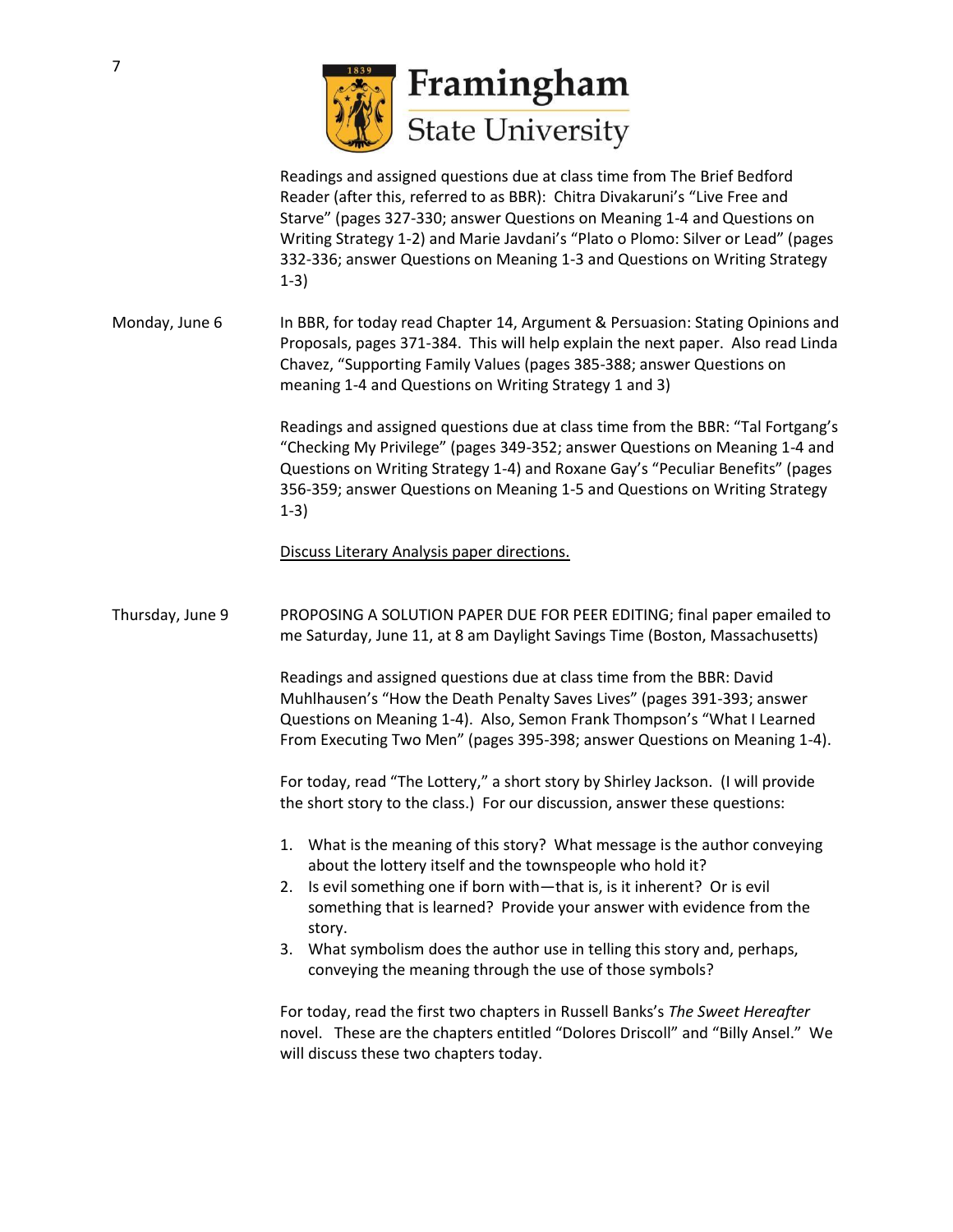

Monday, June 13 For today, read the third, fourth and fifth chapters of Russell Banks's *The Sweet Hereafter* novel. These are the chapters entitled "Mitchell Stephens" and "Nichole Burnell" and "Dolores Driscoll." (NOTE: This last chapter entitled "Dolores Driscoll" is not the same as the first chapter in the book, though it does have the same title.) We will discuss these chapters today.

Discuss Annotated Bibliography/Documented Source Essay paper directions.

Thursday, June 16 LITERARY ANALYSIS PAPER DUE FOR PEER EDITING; final paper emailed to me Saturday, June 18, at 8 am Daylight Savings Time (Boston, Massachusetts)

> For today, in the BBR, read Rebecca Solnit's "Division Street" (pages 428-433; answer Questions on Meaning 1-4)

Today in class we will review samples of your first annotated bibliography entry. All students are to bring to class: a working title; a working thesis statement; an opening paragraph; the first of six entries in the annotated bibliography.

Discuss Description Paper directions.

Monday, June 20 ANNOTATED BIBLIOGRAPHY DUE FOR PEER EDITING; final paper emailed to me Thursday, June 23, at 8 am Daylight Savings Time (Boston, Massachusetts)

> Today, we will review a scene of Central Park, New York City, and write as many details as possible about the scene we view.

For today, in the BBR, read Anna Quindlen's "Homeless" (pages 151-154; answer Questions on Meanings 1-3 and Questions on Strategy 1 and 2).

Thursday, June 23 DESCRIPTION PAPER DUE FOR PEER EDITING; final paper emailed to me by Saturday, June 25, at 8 am Daylight Savings Time (Boston, Massachusetts)

> In class today, we will review an interview article from a newspaper, interview each other in breakout rooms, and, due next class, write a one-page interview paper based on speaking with a classmate.

Monday, June 27 DUE TODAY IN CLASS: The first 1-2 pages of the final documented source essay.

DUE TODAY IN CLASS: One-page interview with a classmate.